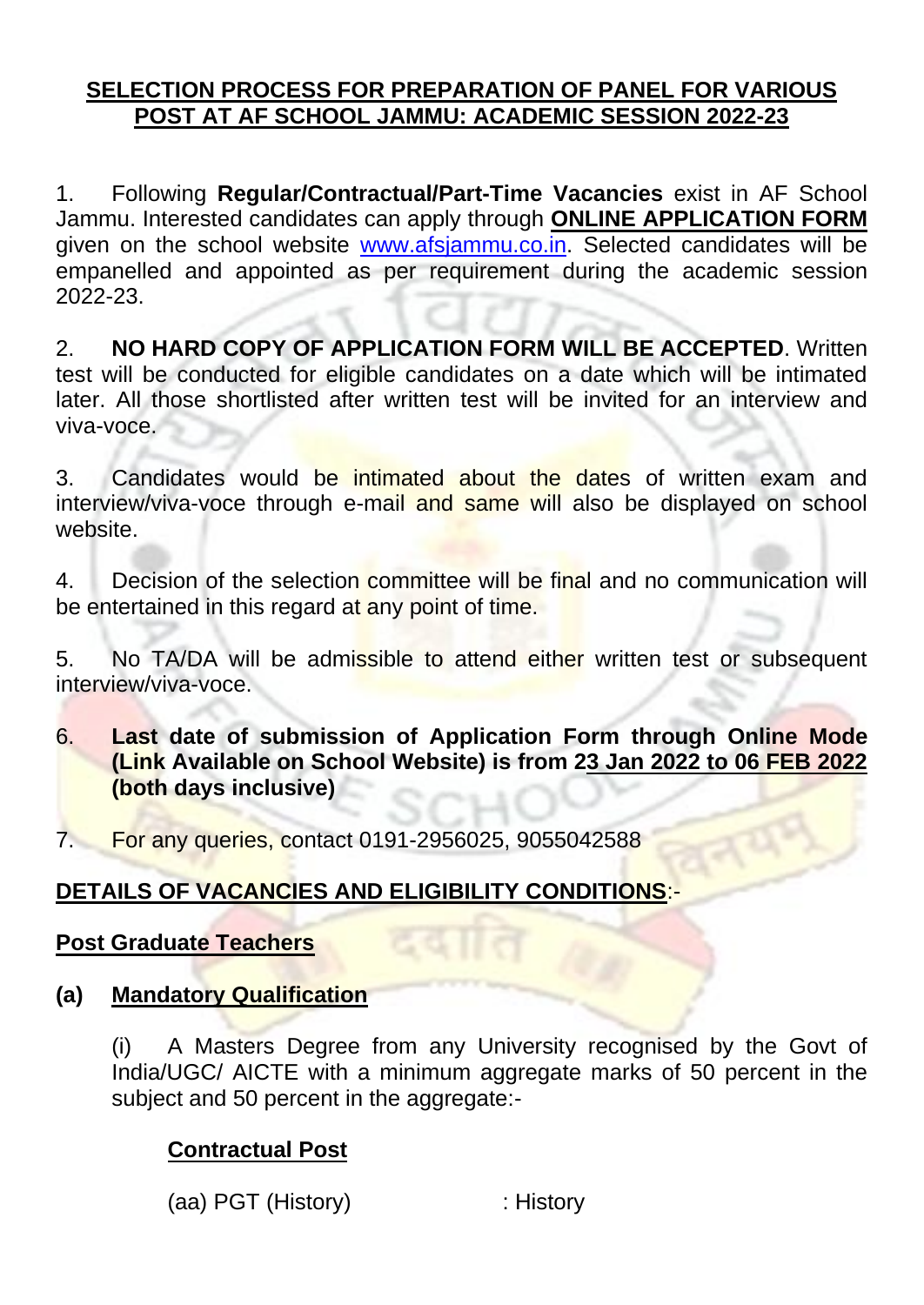(ab) PGT (Geography) : Geography (ac) PGT (Political Science) : Political Science (ad) PGT (English) : English (ae) PGT (Psychology) : Psychology (af) PGT (Chemistry) : Chemistry/ Bio-Chemistry

(ii) A Bachelor of Education Degree or its equivalent from a college/ university recognised by Govt of India/AICTE/UGC/National Council of Teachers Education.

(iii) Should be in the age group of 21 to 50 years as on 01 July 22.

(iv) Women candidates and physically challenged candidates will be given age relaxation upto a maximum of five years.

(v) Ex-servicemen candidates who have put in not less than six months of continuous service in the Army, Navy or the Air Force shall be allowed to deduct the period of such service from their actual age and if the resultant age does not exceed the maximum age limit prescribed for the post by more than three years, they shall be deemed to have satisfied the condition regarding age limit. Such ex-servicemen candidates, if selected for the post, will also retire from the School as per rules of the Society.

(vi) Candidates with at least two years continuous service as a PGT/TGT or three years as a PRT/NTT in any Air Force School but presently not working in an Air Force School will be given age relaxation up to the extent of such service rendered in Air Force School.

(vii) Should be able to read, write and communicate fluently in English.

# (b) **Desirable Qualifications (Due weightage to be given during selection).**

- (i) Knowledge of computer applications, especially MS Office.
- (ii) Ability to read/write/communicate in Hindi.

(iii) CTET/STET qualified candidates will be given additional weightage during selection.

### **Trained Graduate Teacher**

### **(a) Mandatory Qualification**

(i) A Masters or a Bachelor's Degree from any University recognised by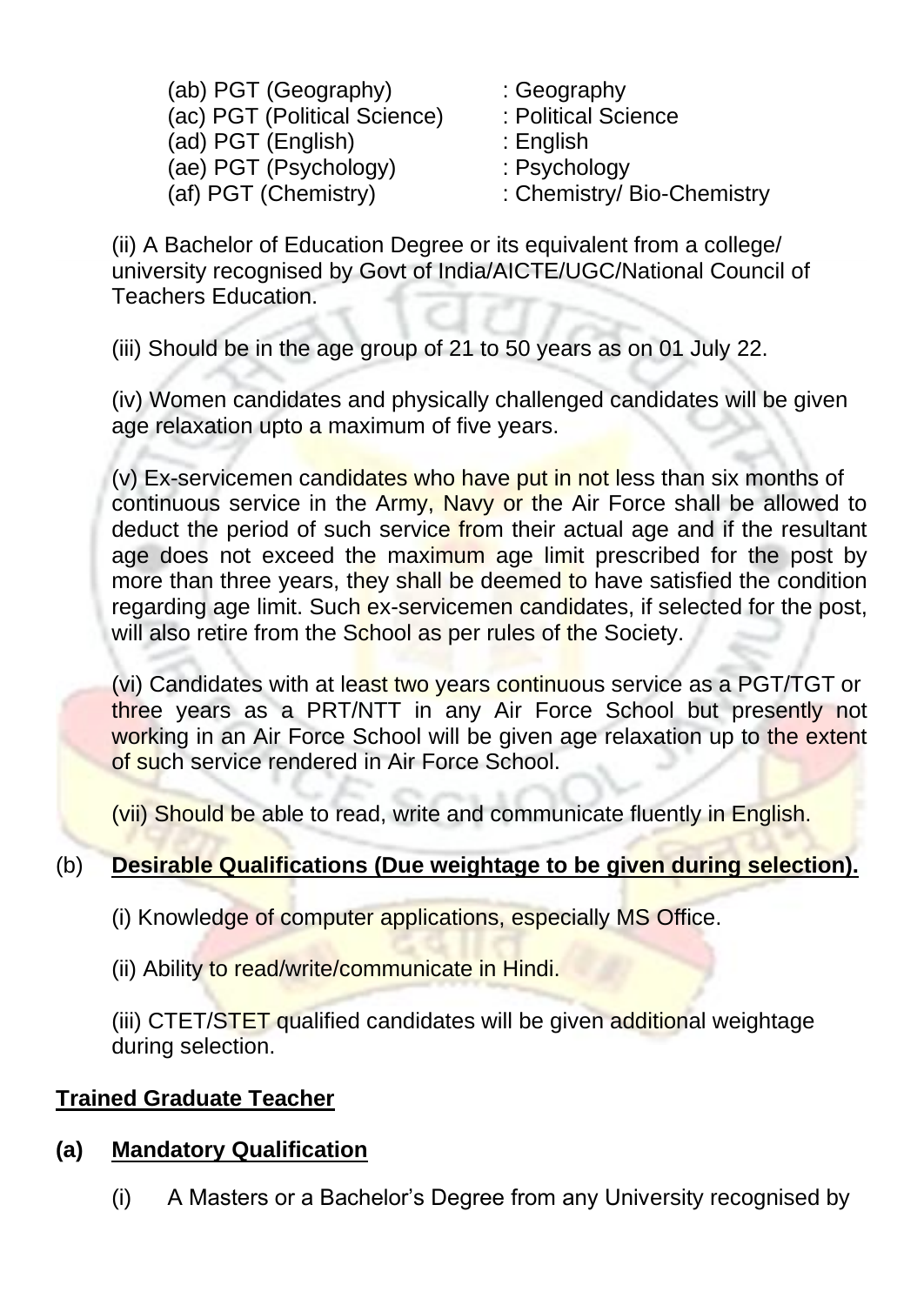the Govt of India/ UGC/ AICTE with a minimum marks of 50 percent in the subject and 50 percent in the aggregate, including electives and languages, in the combination of subjects as under :-

#### **Contractual Post**

(aa) TGT (Sanskrit) : Sanskrit as an elective subject at Degree level

#### **Regular Post**

(aa) TGT (English) : English as an elective subject at Degree level

(ab) TGT (Social Studies): Any two out of History, Geography, Economics or Political Science, of which one must be either History or Geography

(ac) TGT (Maths) : Maths with any two out of Physics, Chemistry, Electronics, Computer Science or Statistics

(ad) TGT (Science) : Botany, Zoology and Chemistry (All three subjects should have been studied)

(ii) A Bachelor of Education Degree or its equivalent from a college/university recognised by Govt of India/AICTE/UGC/National Council of Teachers Education.

 $(iii)$  Should be in the age group of 21 to 50 years as on 01 July 22.

(iv) Women candidates and physically challenged candidates will be given age relaxation upto a maximum of five years.

(v) Ex-servicemen candidates who have put in not less than six months of continuous service in the Army, Navy or the Air Force shall be allowed to deduct the period of such service from their actual age and if the resultant age does not exceed the maximum age limit prescribed for the post by more than three years, they shall be deemed to have satisfied the condition regarding age limit. Such ex-servicemen candidates, if selected for the post, will also retire from the School as per rules of the Society.

(vi) Candidates with at least two years continuous service as a PGT/TGT or three years as a PRT/NTT in any Air Force School but presently not working in an Air Force School, will be given age relaxation upto the extent of such service rendered in Air Force School.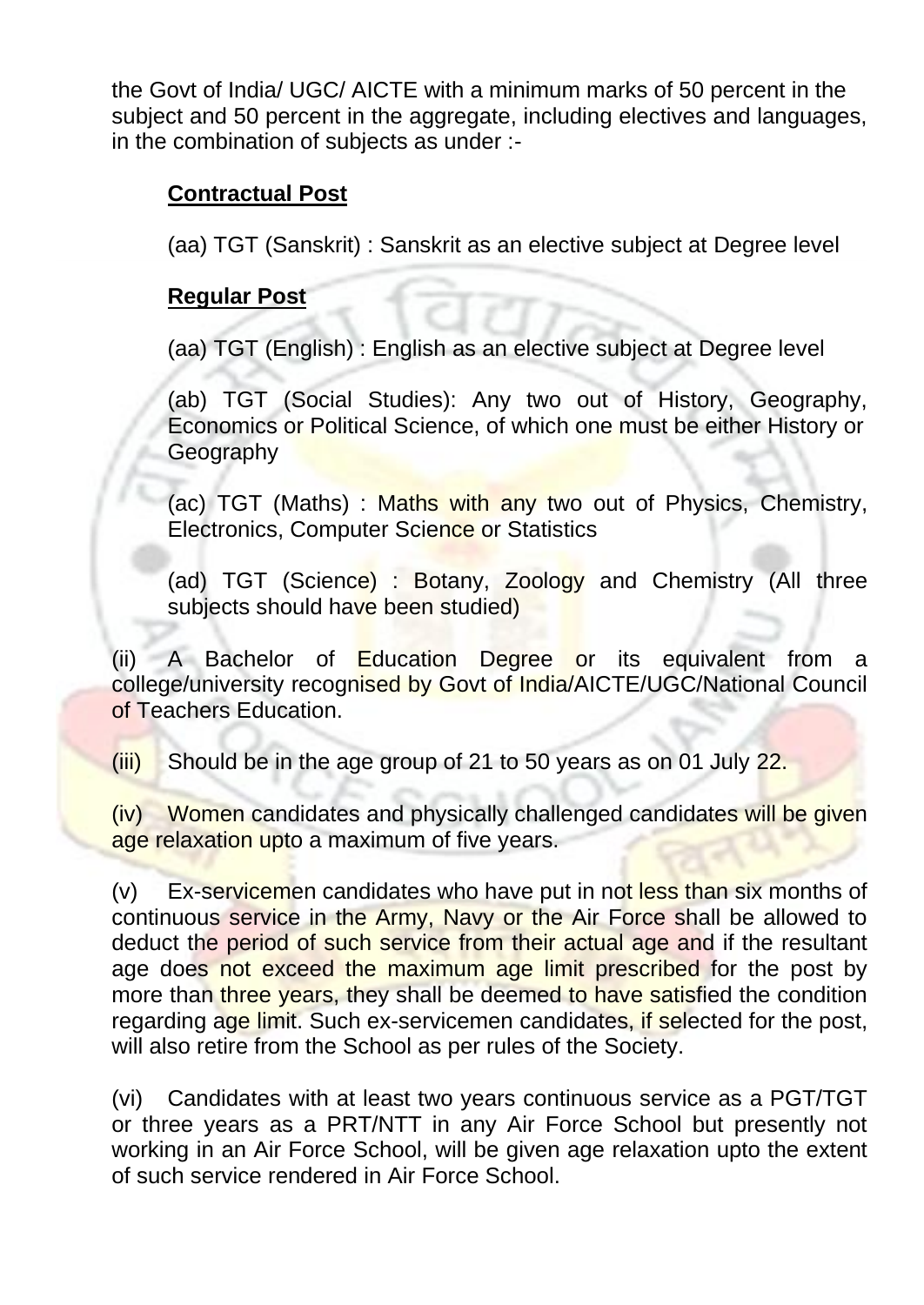(vii) Should be able to read, write and communicate fluently in English (except TGT Sanskrit).

#### (b) **Desirable Qualifications (Due weightage to be given during selection)**

- (i) Knowledge of computer applications, especially MS Office.
- (ii) Ability to read/write/communicate in Hindi.

(iii) CTET/STET qualified candidates will be given additional weightage during selection.

# **Primary Teacher**

### **Regular Post**

# **(a) Mandatory Qualification**

(i) A Bachelor's Degree from any University recognised by the Govt of India/UGC/AICTE, with minimum marks of 50 percent in the aggregate.

(ii) A Bachelor of Education Degree or its equivalent from a college/university recognised by Govt of India/AICTE/UGC/National Council of Teachers Education.

(iii) Should be in the age group of 21 to 50 years as on 01 July 22.

(iv) Women candidates and physically challenged candidates will be given age relaxation upto a maximum of five years.

(v) Ex-servicemen candidates who have put in not less than six months of continuous service in the Army, Navy or the Air Force shall be allowed to deduct the period of such service from their actual age and if the resultant age does not exceed the maximum age limit prescribed for the post by more than three years, they shall be deemed to have satisfied the condition regarding age limit. Such ex-servicemen candidates, if selected for the post, will also retire from the School as per rules of the Society.

(vi) Candidates with at least two years continuous service as a PGT/TGT or three years as a PRT/NTT in any Air Force School but presently not working in an Air Force School, will be given age relaxation upto the extent of such service rendered in Air Force School.

(vii) Should be able to read, write and communicate fluently in English.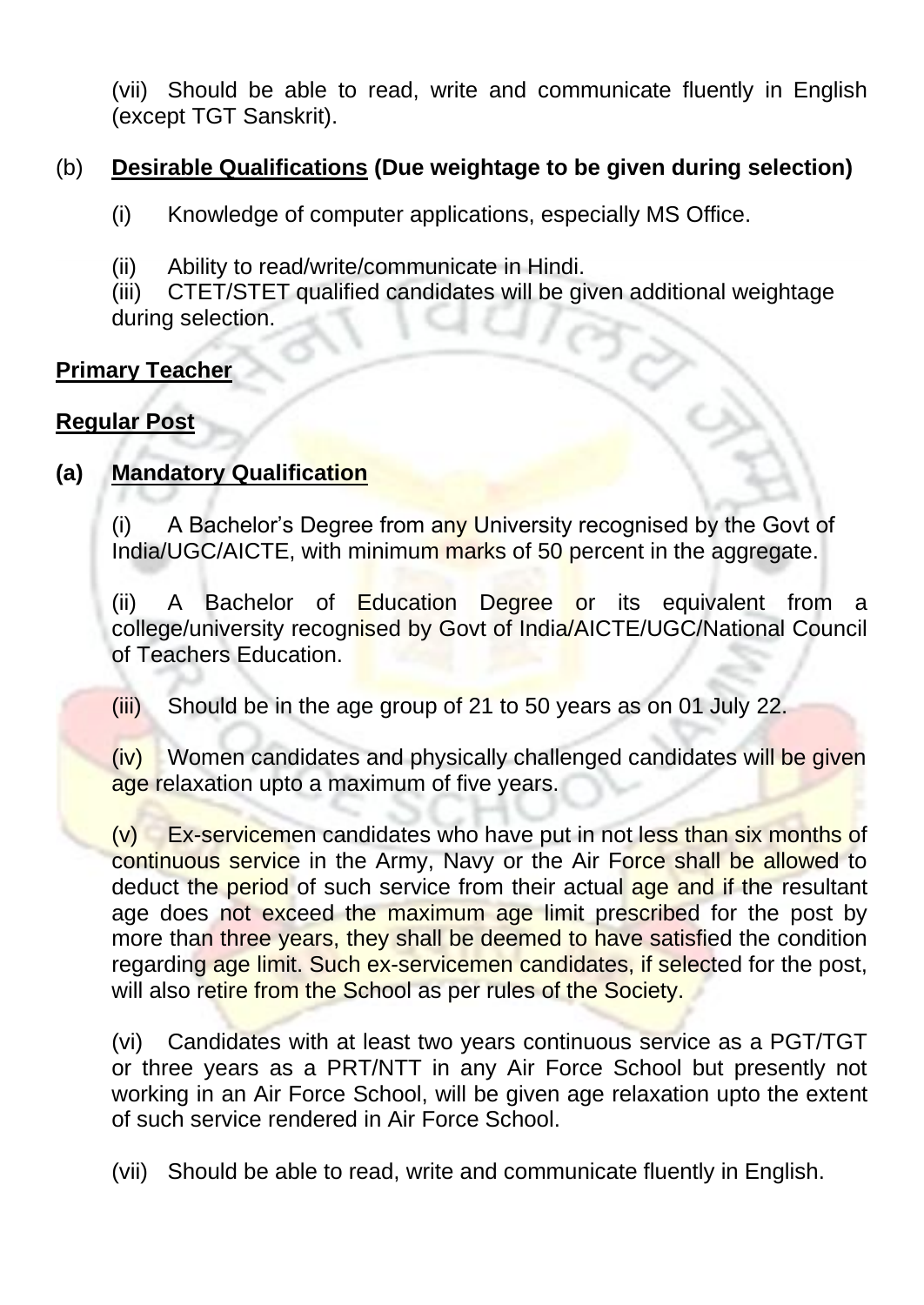# **(b) Desirable Qualifications (Due weightage to be given during selection)**

- (i) Knowledge of computer applications, especially MS Office.
- (ii) Ability to read/write/communicate in Hindi.

(iii) CTET/STET qualified candidates will be given additional weightage during selection.

#### **Contractual Post**

### **(a) Mandatory Qualification**

| during selection.     |                                                                                                         |  |  |  |  |  |  |
|-----------------------|---------------------------------------------------------------------------------------------------------|--|--|--|--|--|--|
|                       |                                                                                                         |  |  |  |  |  |  |
| <u>ntractual Post</u> |                                                                                                         |  |  |  |  |  |  |
|                       | <b>Mandatory Qualification</b>                                                                          |  |  |  |  |  |  |
| <b>PRT</b>            | (i) A Bachelor's Degree in Physical Education or its equivalent                                         |  |  |  |  |  |  |
| (Games)               | from any University recognised by the Govt of                                                           |  |  |  |  |  |  |
|                       | India/UGC/AICTE, with minimum marks of 50 percent in the                                                |  |  |  |  |  |  |
|                       | aggregate.                                                                                              |  |  |  |  |  |  |
| <b>PRT</b>            | (i) Diploma in Drawing and Painting/Sculpture/ Graphic Art from                                         |  |  |  |  |  |  |
| (Drawing)             | any Govt recognised institution                                                                         |  |  |  |  |  |  |
|                       | <b>OR</b><br>Four years' Diploma in Fine Arts and Crafts from Viswa Bharati,                            |  |  |  |  |  |  |
|                       | Shanti Niketan                                                                                          |  |  |  |  |  |  |
|                       | <b>OR</b>                                                                                               |  |  |  |  |  |  |
|                       | Diploma in Fine Arts from Govt. School of Arts and Crafts,                                              |  |  |  |  |  |  |
|                       | Patna                                                                                                   |  |  |  |  |  |  |
|                       | <b>OR</b><br>B.A. in Drawing and Painting from Agra University, Agra                                    |  |  |  |  |  |  |
|                       | OR                                                                                                      |  |  |  |  |  |  |
|                       | Degree/ Diploma in Fine Arts from Regional Colleges of                                                  |  |  |  |  |  |  |
|                       | <b>Education</b>                                                                                        |  |  |  |  |  |  |
| <b>PRT</b>            | (i) Degree in Music from a Govt recognised University                                                   |  |  |  |  |  |  |
| (Music)               | ΟR                                                                                                      |  |  |  |  |  |  |
|                       | Higher Secondary with any of the following, viz., Sangeet<br>Visharad of Gandharva Mahavidyalaya Mumbai |  |  |  |  |  |  |
|                       | OR                                                                                                      |  |  |  |  |  |  |
|                       | <b>Bhatkhande Sangeet Vidyapeeth, Lucknow</b>                                                           |  |  |  |  |  |  |
|                       | OR.                                                                                                     |  |  |  |  |  |  |
|                       | Vishwavidyalaya,<br>Indira<br>Khairagarh<br>Kala<br>Sangeet<br>(Chhattisgarh)                           |  |  |  |  |  |  |
|                       | <b>OR</b>                                                                                               |  |  |  |  |  |  |
|                       | Sangeet Prabhakar Examination of Prayag Sangeet Samiti,                                                 |  |  |  |  |  |  |
|                       | Allahabad                                                                                               |  |  |  |  |  |  |
|                       | <b>OR</b>                                                                                               |  |  |  |  |  |  |
|                       | Equivalent qualification from other Govt recognised institutions.                                       |  |  |  |  |  |  |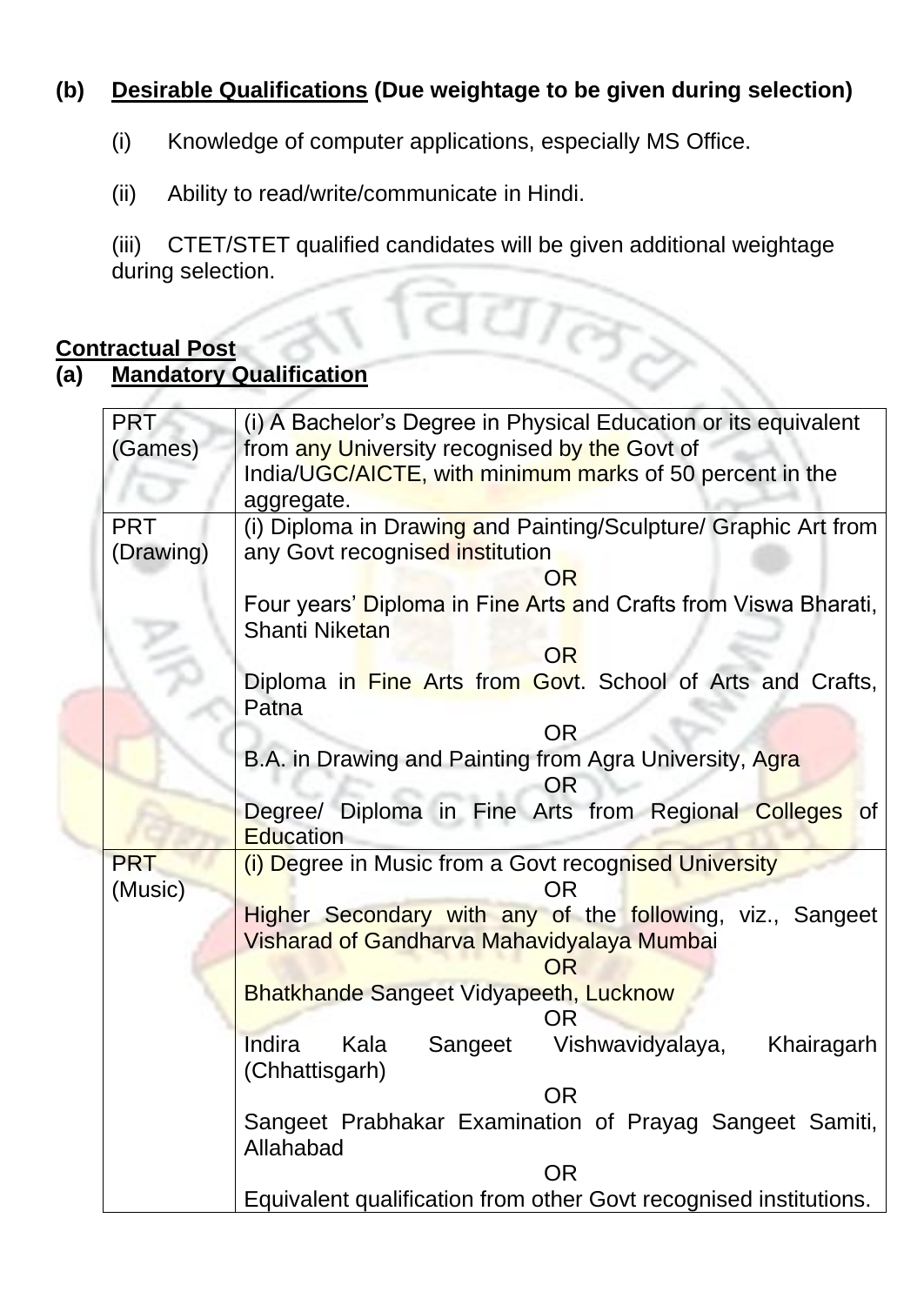|                                                                                                                          | ΟR |  |  |
|--------------------------------------------------------------------------------------------------------------------------|----|--|--|
| Degree/Diploma awarded by Pracheen Kala Kendra,<br>Chandigarh                                                            |    |  |  |
| in the following categories, viz., Sangeet Bhaskar with                                                                  |    |  |  |
| graduation in any discipline, Sangeet/ Nritya Bhushan with<br>graduation in any discipline, Sangeet Bhushan with Sr Sec/ |    |  |  |
| Sec/ Pt I of three-year degree course and Sangeet/ Nritya                                                                |    |  |  |
| Visharad with Sr Sec/ Sec/ Pt I of three-year degree course                                                              |    |  |  |

(ii) Should be in the age group of 21 to 50 years as on 01 July 22.

(iii) Women candidates and physically challenged candidates (except for PRT(Games)) will be given age relaxation upto a maximum of five years.

(iv) Ex-servicemen candidates who have put in not less than six months of continuous service in the Army, Navy or the Air Force shall be allowed to deduct the period of such service from their actual age and if the resultant age does not exceed the maximum age limit prescribed for the post by more than three years, they shall be deemed to have satisfied the condition regarding age limit. Such ex-servicemen candidates, if selected for the post, will also retire from the School as per rules of the Society.

(v) Candidates with at least two years continuous service as a PGT/TGT or three years as a PRT/NTT in any Air Force School but presently not working in an Air Force School, will be given age relaxation upto the extent of such service rendered in Air Force School.

(vi) Should be able to read, write and communicate fluently in English.

# **(b) Desirable Qualifications (Due weightage to be given during selection)**

(i) Knowledge of computer applications, especially MS Office.

(ii) Ability to read/write/communicate in Hindi.

(iii) CTET/STET qualified candidates will be given additional weightage during selection.

### **Nursery Trained Teacher (NTT)**

### **Regular Post/Contractual Post**

**(a) Mandatory Qualifications**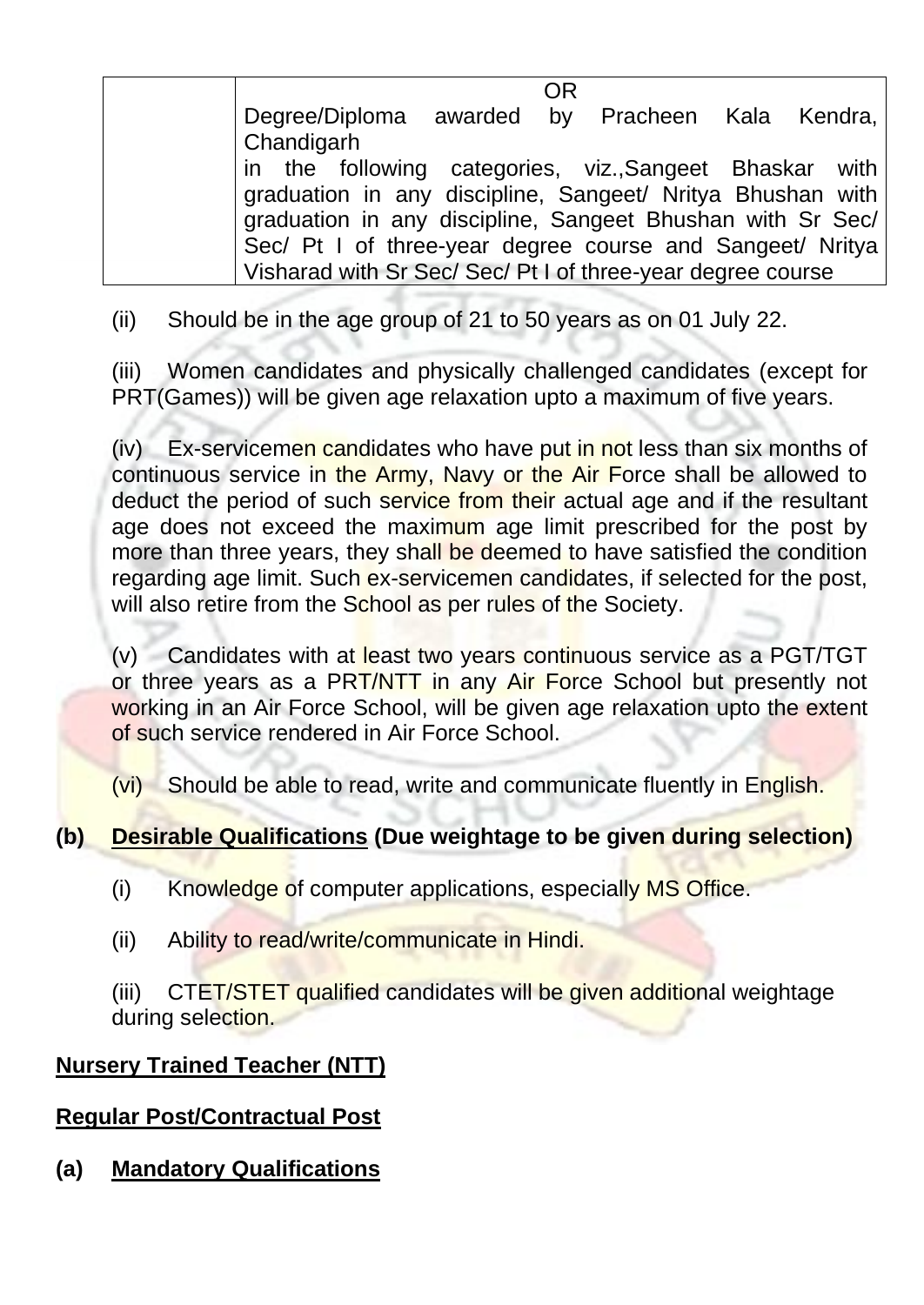(i) Senior Secondary with Nursery Teachers Training diploma or diploma in Nursery/Montessori/Pre-Primary Teachers Training or Diploma in Elementary Education from a Govt recognised institution. While candidates with higher qualifications may apply, preference is to be given to candidates with diploma in Nursery/Montessori Training.

(ii) Should be in the age group of 21 to 50 years as on 01 July 22.

(iii) Women candidates and physically challenged candidates will be given age relaxation upto a maximum of five years.

(iv) Ex-servicemen candidates who have put in not less than six months of continuous service in the Army, Navy or the Air Force shall be allowed to deduct the period of such service from their actual age and if the resultant age does not exceed the maximum age limit prescribed for the post by more than three years, they shall be deemed to have satisfied the condition regarding age limit. Such ex-servicemen candidates, if selected for the post, will also retire from the School as per rules of the Society.

 $(v)$  Candidates with at least two years continuous service as a PGT/TGT/ PRT/ or three years as NTT in any Air Force School but presently not working in an Air Force School, will be given age relaxation upto the extent of such service rendered in Air Force School.

(vi) Should be able to read, write and communicate fluently in English.

# **(b) Desirable Qualifications (Due weightage to be given during selection)**

- (i) Basic knowledge of computer applications, especially MS Office.
- (ii) Should be able to read/write/communicate in Hindi.

(iii) Experience in art, craft, cartoon, caricature, puppet making, music, dance etc.

# **CLERK (Regular Post)**

- (a) Graduate from a Govt recognised University.
- (b) Typing speed of at least 40 wpm in English.
- (c) Should be in the age group of 25 to 50 years as on 01 July 22.

(d) Women candidates and physically challenged candidates will be given age relaxation upto a maximum of five years.

(e) Ex-servicemen candidates who have put in not less than six months of continuous service in the Army, Navy or the Air Force shall be allowed to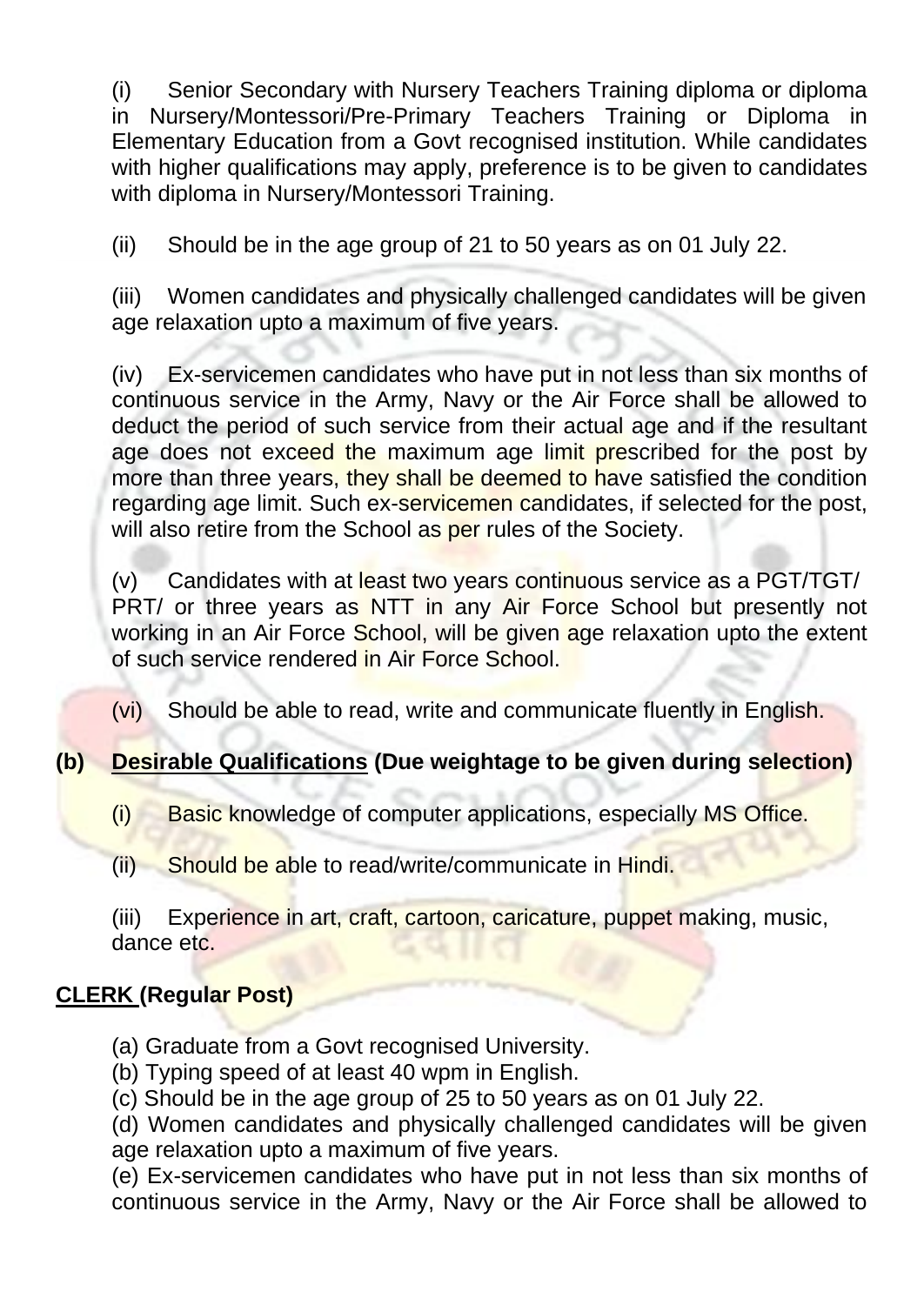deduct the period of such service from their actual age and if the resultant age does not exceed the maximum age limit prescribed for the post by more than three years, they shall be deemed to have satisfied the condition regarding age limit. Such ex-servicemen candidates, if selected for the post, will also retire from the School as per rules of the Society.

(f) Candidates with at least two years continuous service in any Air Force School but presently not working in an Air Force School, will be given age relaxation upto the extent of such service rendered in Air Force School, subject to a maximum of two years. Serving staff of the School who apply for the post will also be so eligible.

(g) Should be able to read, write and communicate fluently in English and Hindi.

(h) Basic knowledge of computer applications, especially MS Office.

# **LAB ATTENDANT (Regular Post)**

(a) 10+2 with Science.

(b) Should be in the age group of 21 to 50 years as on 01 July 22.

(c) Women candidates and physically challenged candidates will be given age relaxation upto a maximum of five years.

(d) Ex-servicemen candidates who have put in not less than six months of continuous service in the Army, Navy or the Air Force shall be allowed to deduct the period of such service from their actual age and if the resultant age does not exceed the maximum age limit prescribed for the post by more than three years, they shall be deemed to have satisfied the condition regarding age limit. Such ex-servicemen candidates, if selected for the post, will also retire from the School as per rules of the Society.

(e) Candidates with at least two years continuous service in any Air Force School but presently not working in an Air Force School, will be given age relaxation upto the extent of such service rendered in Air Force School, subject to a maximum of two years. Serving staff of the School who apply for the post will also be eligible for the same.

(f) Should be able to read, write and communicate fluently in English or Hindi.

### **HELPER (SWEEPER)** : **Regular Post/Contractual Post**

### **HELPER (PEON)** : **Regular Post**

(a) No educational qualifications are required. However, candidates will be selected keeping in view suitability for trade duties.

(c) Should be in the age group of 21 to 40 years as on 01 July 22.

(d) Women candidates and physically challenged candidates will be given age relaxation upto a maximum of five years.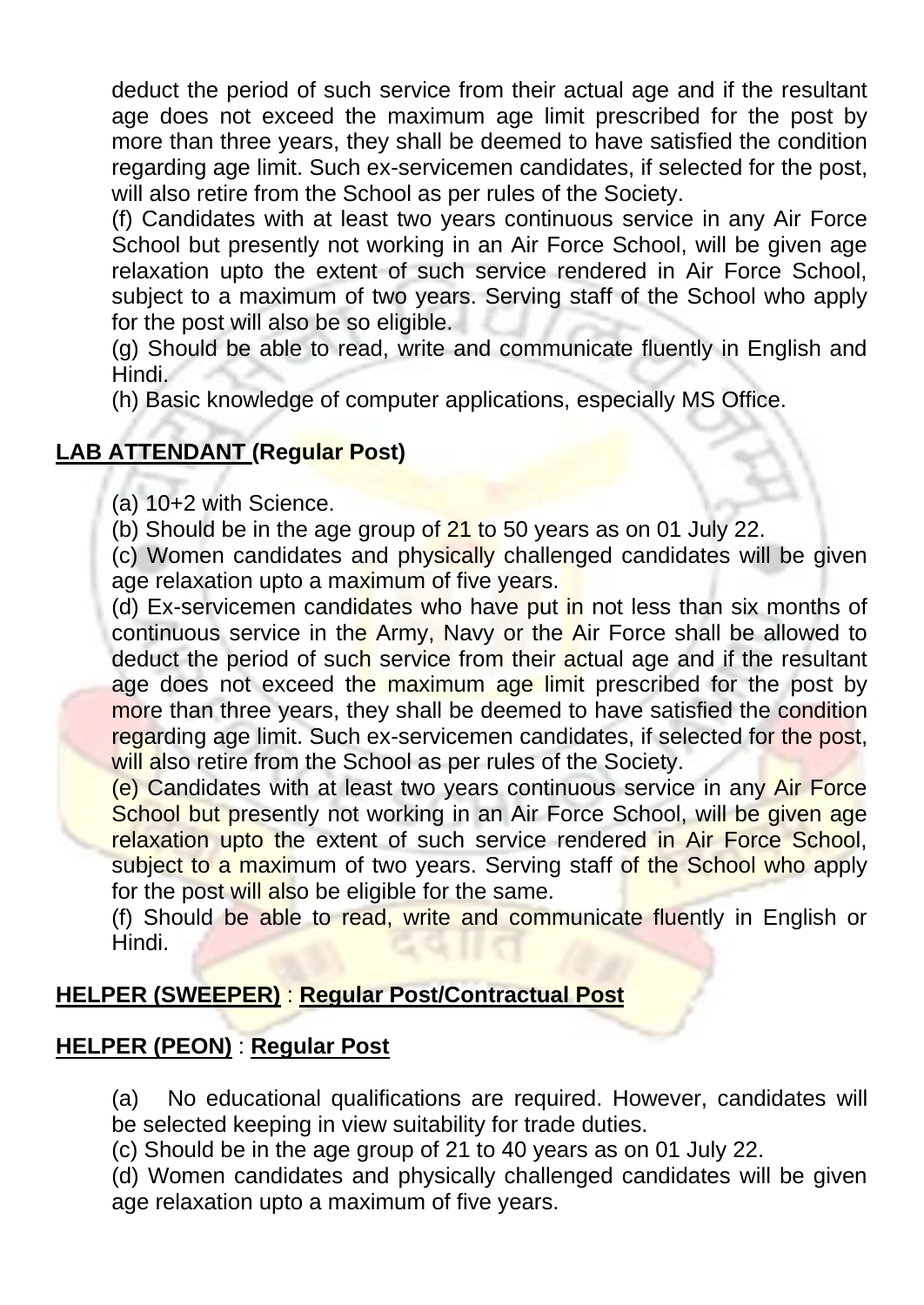(e) Ex-servicemen candidates who have put in not less than six months of continuous service in the Army, Navy or the Air Force shall be allowed to deduct the period of such service from their actual age and if the resultant age does not exceed the maximum age limit prescribed for the post by more than three years, they shall be deemed to have satisfied the condition regarding age limit. Such ex-servicemen candidates, if selected for the post, will also retire from the School as per rules of the Society.

(f) Candidates with at least two years continuous service in any Air Force School but presently not working in an Air Force School, will be given age relaxation upto the extent of such service rendered in Air Force School, subject to a maximum of two years.

# **SCHOOL BUS DRIVER** : **Contractual Post**

- (i) Matriculate with valid driving license (Heavy Duty & PSV)
- (ii) Minimum 05 years of experience
- (iii) Should be in the age group of  $25$  to  $50$  years as on 01 Jul 22.

# **SPECIAL EDUCATOR : Contractual Post**

# **Mandatory Qualification**

- (a) (i) Graduate with B.Ed (Special Education) **DR**
- (ii) B.Ed (General) with 01 year Diploma in Special Education **OR** 
	- (iii) B.Ed (General) with 02 years Diploma in Special Education **OR**

(iv) B.Ed (General) with Post Graduate Professional Diploma in Special Education

**OR** (v) B.Ed Special Education and Post Graduate Professional Certificate in Special Education (PGDC)

#### **OR**

(vi) PG Diploma in Special Education (Mental Retardation) **OR** 

(vii) PG Diploma in Special Education (Multiple Disability: Physical & Neurological)

#### **OR**

(viii) PG Diploma in Special Education (Locomotor Impairment and Cerebal Palsy)

#### **OR**

(ix) Secondary Level Teacher Training course in Visual Impairment. **OR**